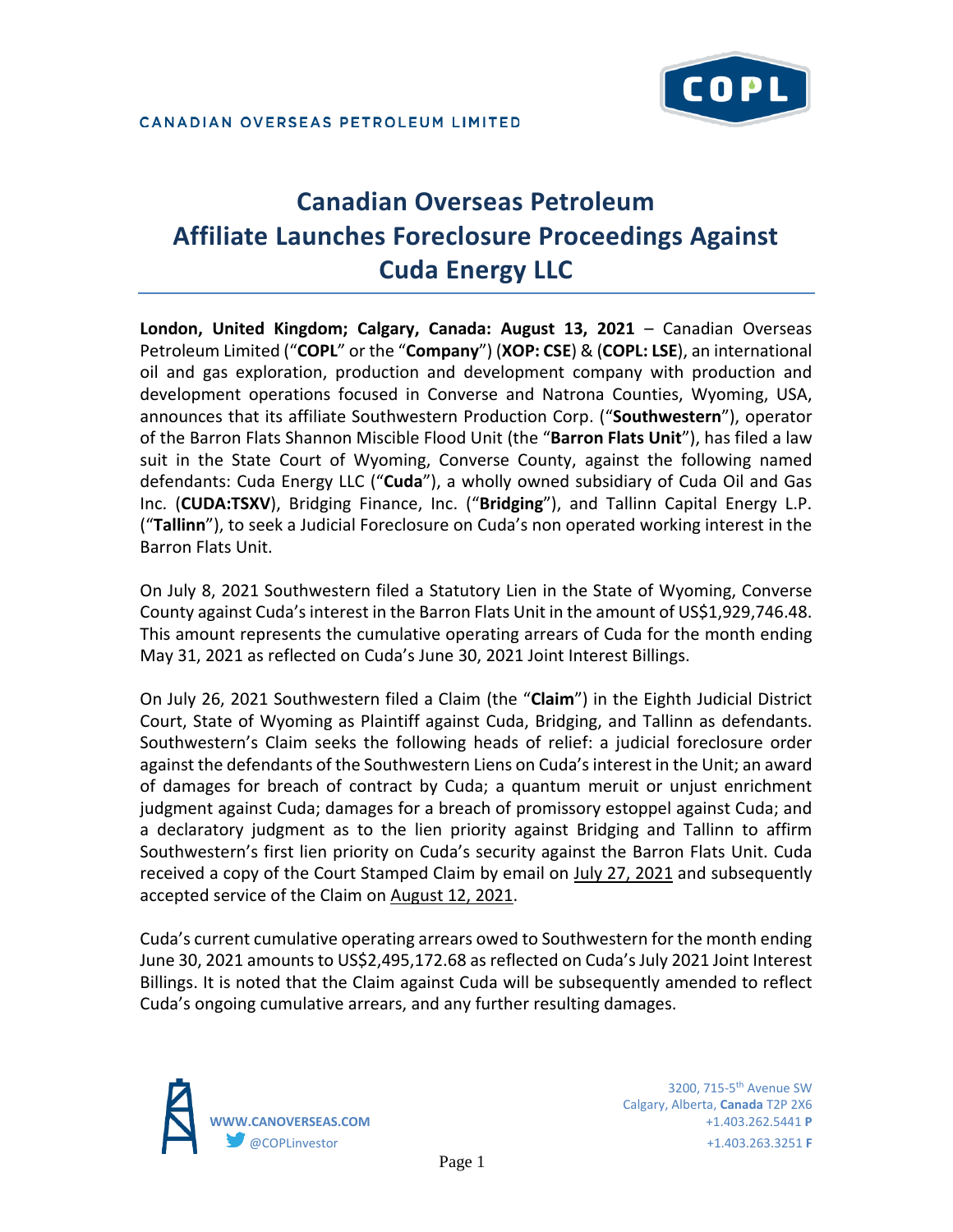#### **Arthur Millholland, President & CEO, commented:**

"It is unfortunate that our Southwestern affiliate has had to resort to this action against Cuda, as their interest in the Barron Flats Shannon Miscible Unit is the principal asset of Cuda Oil and Gas Inc. Regrettably, it appears Cuda Oil and Gas Inc. are insolvent, and this is the fundamental cause of the issue. We and our advisors have had ongoing discussions with the Management and certain Independent Directors of Cuda Oil and Gas Inc., the parent of Cuda, and their other secured creditors, bridging through their Receiver, PwC Canada, and Tallinn to actively resolve this current issue and to address similar ongoing issues that we foresee with Cuda's continued participation in the Barron Flats Unit. The action we have undertaken in the Wyoming State Court is a measure of our frustration as to the direction of the discussions that we have had to date with Cuda's parent Cuda Oil and Gas Inc. and its creditors in order to find an amicable resolution. Thus we have deemed the commencement of legal proceedings necessary to protect the ongoing interests of Southwestern".

A copy of the Claim and the Waiver and Acceptance of Service can be viewed under the Company's name at [www.sedar.com](http://www.sedar.com/) .

## **About the Company:**

COPL is an international oil and gas exploration, development and production company actively pursuing opportunities in the United States with operations in Converse County Wyoming, and in sub-Saharan Africa through its ShoreCan joint venture company in Nigeria, and independently in other countries.

## **For further information, please contact:**

**Mr. Arthur Millholland, President & CEO Mr. Ryan Gaffney, CFO** Canadian Overseas Petroleum Limited Tel: + 1 (403) 262 5441

### **Cathy Hume**

CHF Investor Relations Tel: +1 (416) 868 1079 ext. 251 Email: cathy@chfir.com

## **Charles Goodwin**

Yellow Jersey PR Limited Tel: +44 (0) 75 4427 5882



3200, 715-5<sup>th</sup> Avenue SW Calgary, Alberta, **Canada** T2P 2X6 **WWW.CANOVERSEAS.COM** +1.403.262.5441 **P** @COPLinvestor +1.403.263.3251 **F**